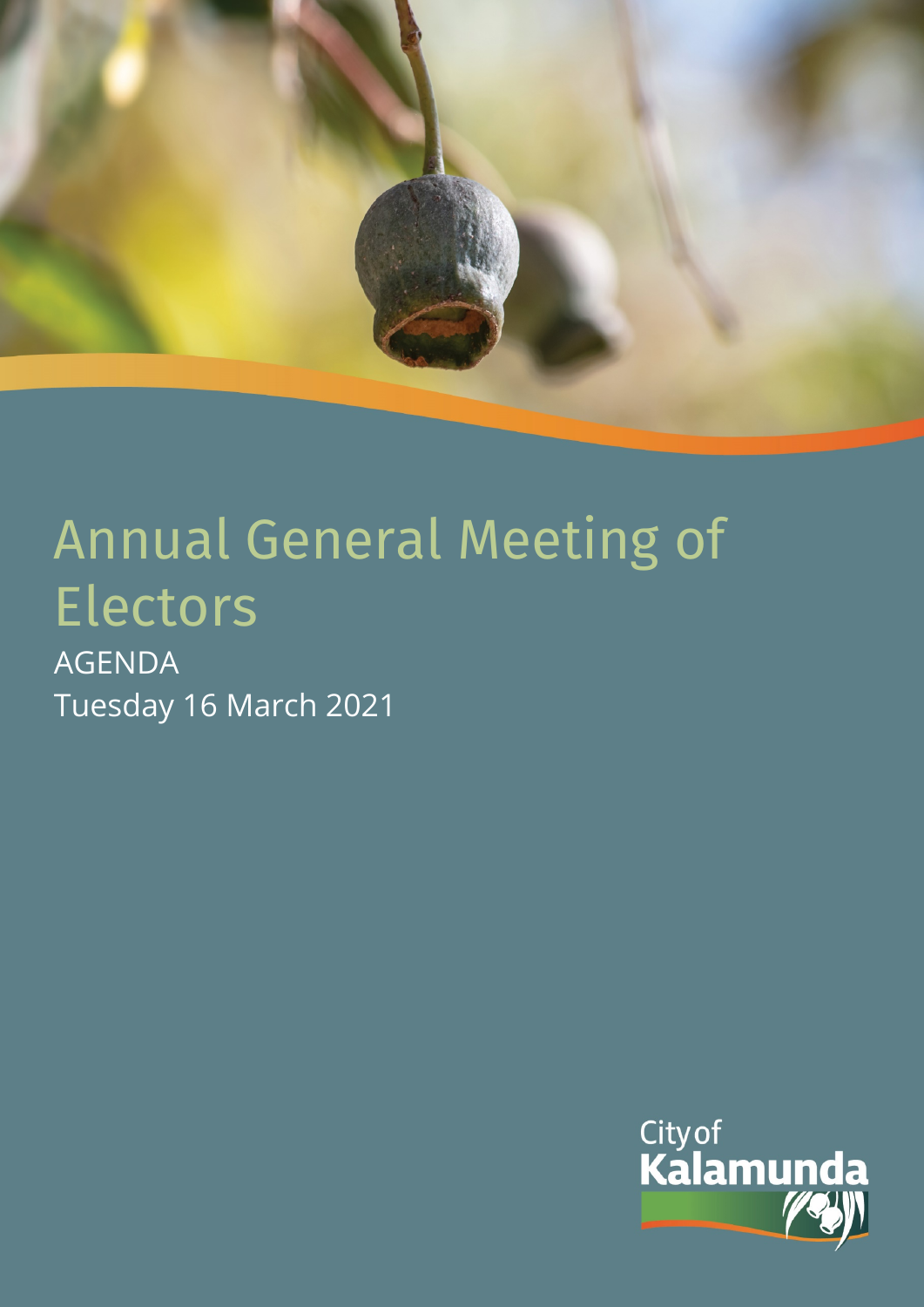#### **NOTICE OF MEETING ANNUAL GENERAL MEETING OF ELECTORS**

Dear Councillors

Notice is hereby given that a Annual General Meeting of Electors will be held in the Council Chambers, Administration Centre, 2 Railway Road, Kalamunda on **Tuesday 16 March 2021 at 6.30pm.**

Rhonda Hardy **Chief Executive Officer** 11 March 2021

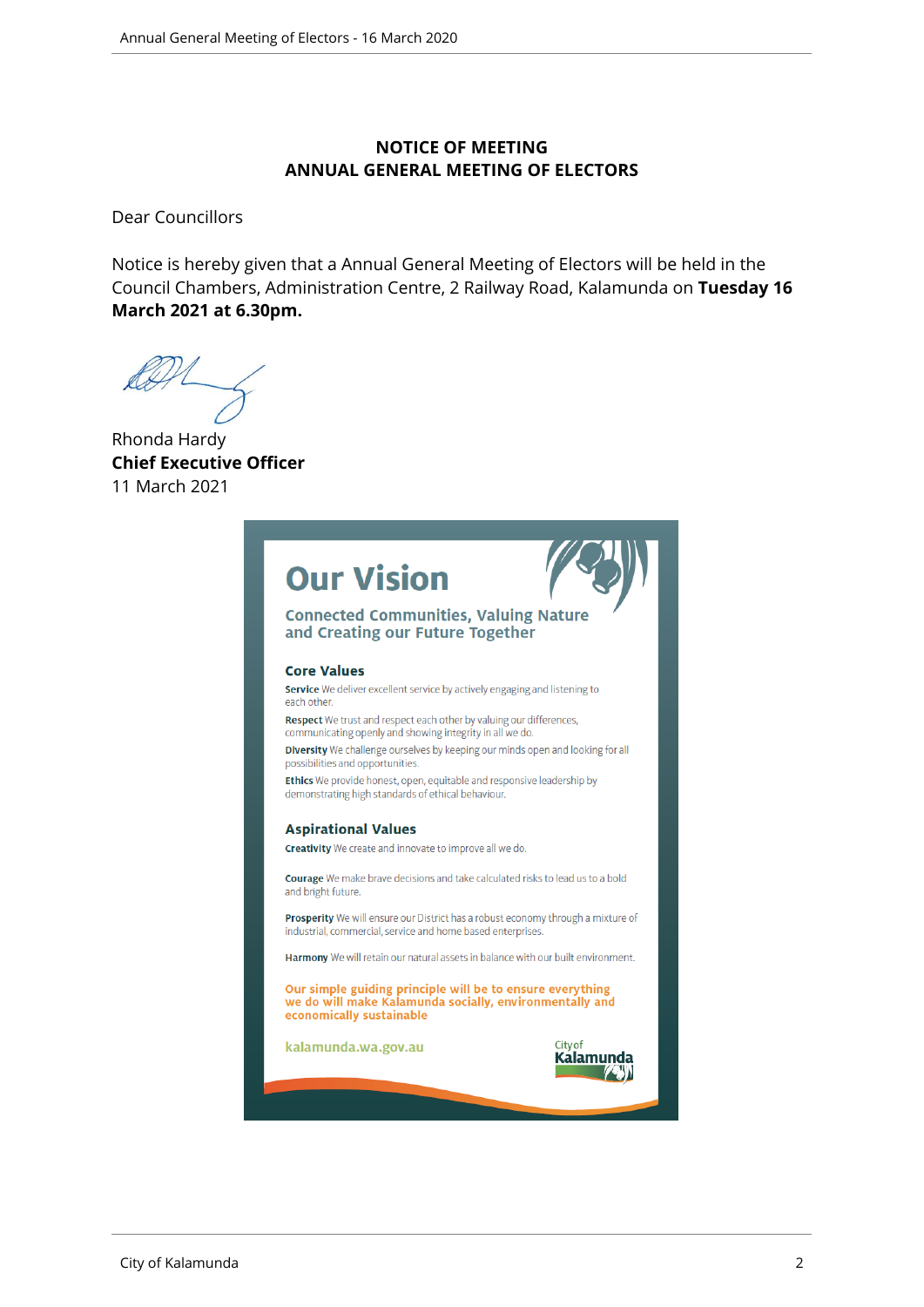### **INFORMATION FOR THE PUBLIC ATTENDING THIS MEETING**

Welcome to this evening's meeting. The following information is provided on the meeting and matters which may affect members of the public.

If you have any queries related to procedural matters, please contact a member of staff.

#### **Annual General Meeting of Electors – Procedures**

- 1. An Annual General Meeting of Electors is open to the general public, however, only Electors may vote on a motion.
- 2. The Mayor is the authorised chair of the meeting.
- 3. Members of the public who are unfamiliar with meeting procedures are invited to seek advice prior to the meeting from a City Staff Member.
- 4. To facilitate the smooth running of the meeting, silence is to be observed in the public gallery at all times except when asking questions.
- 5. All other arrangements are in general accordance with Council's Standing Orders, the Policies and decision of the City or Council.

#### **Acknowledgement of Traditional Owners**

We wish to acknowledge the traditional custodians of the land we are meeting on, the Whadjuk Noongar people. We wish to acknowledge their Elders' past, present and future and respect their continuing culture and the contribution they make to the life of this City and this Region.

# **Emergency Procedures**

**Please view the position of the Exits, Fire Extinguishers and Outdoor Assembly Area as displayed on the wall of Council Chambers.**

**In case of an emergency follow the instructions given by City Personnel.** 

**We ask that you do not move your vehicle as this could potentially block access for emergency services vehicles.** 

**Please remain at the assembly point until advised it is safe to leave.**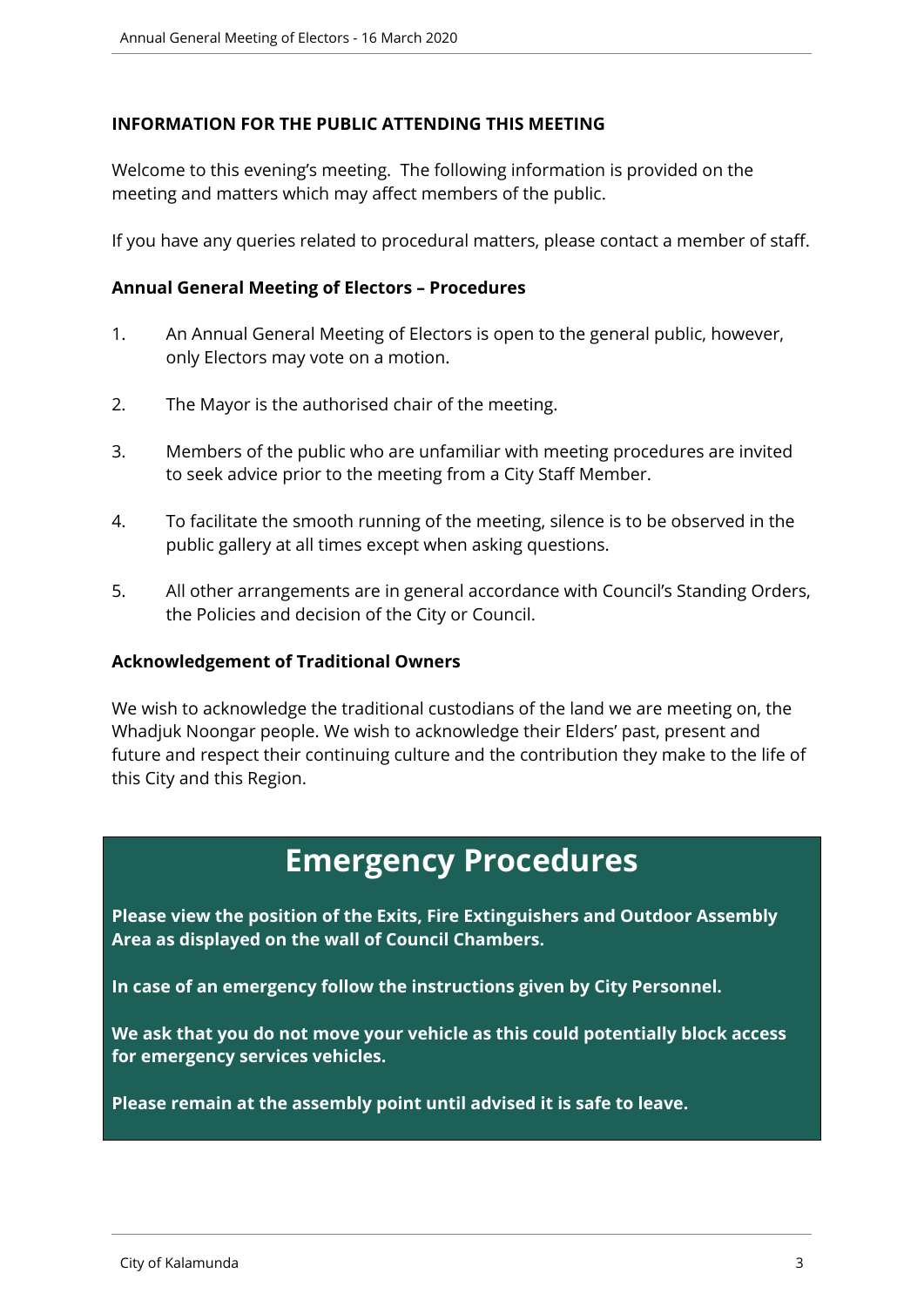# **INDEX**